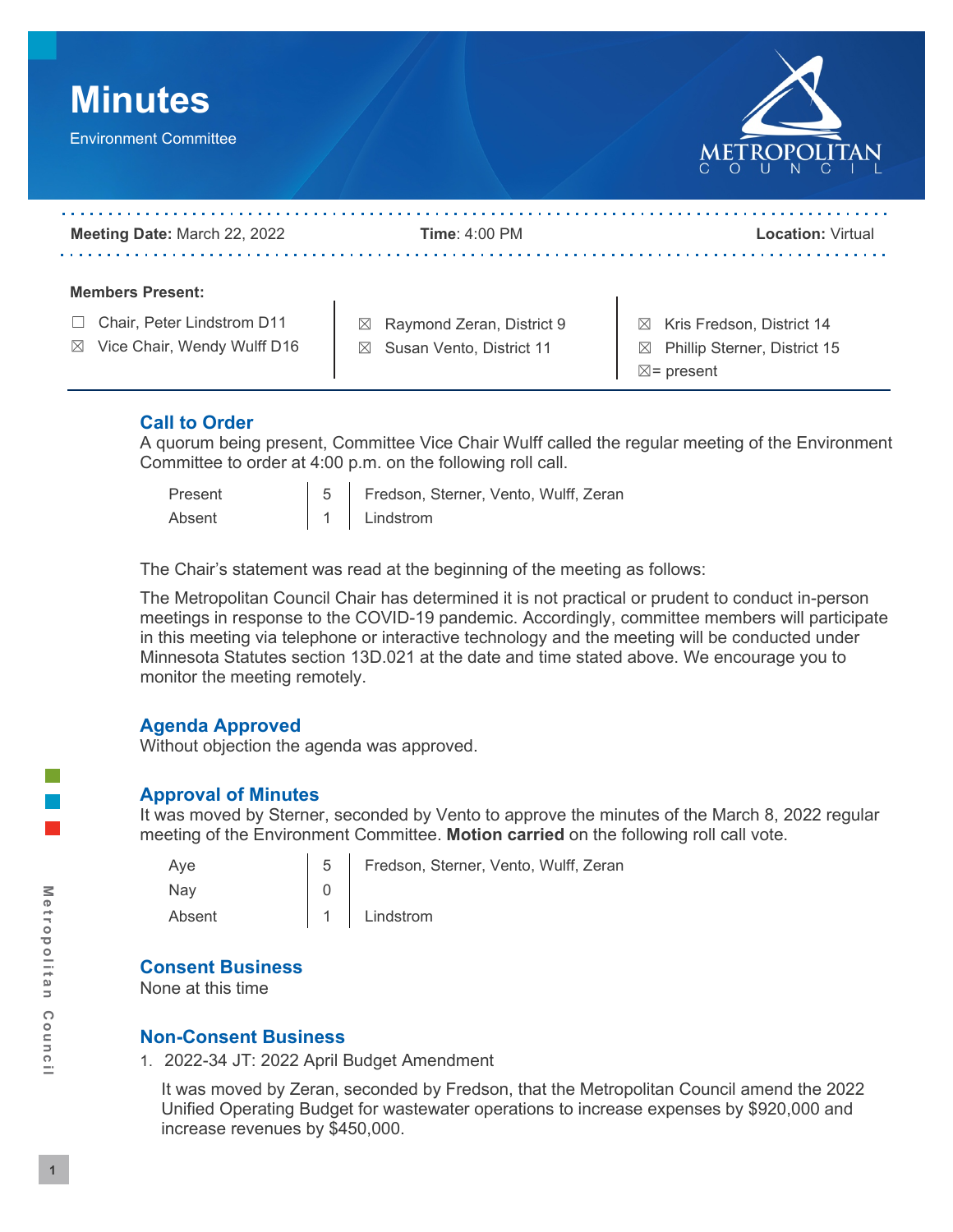**Motion carried** on the following roll call vote**.** 

| Ave    | 5   Fredson, Sterner, Vento, Wulff, Zeran |
|--------|-------------------------------------------|
| Nay    |                                           |
| Absent | 1 Lindstrom                               |

2. 2022-82: System Scaffolding Services for All Metropolitan Council Environmental Services **Locations** 

 It was moved by Zeran, seconded by Vento, that the Metropolitan Council authorize the Environmental Facilities in an amount not to exceed \$865,524. Regional Administrator to award and execute contract 21P253 with API Construction Co. to provide as needed system scaffolding and appurtenance services for all Metropolitan Council

**Motion carried** on the following roll call vote**.** 

| Ave    | 5   Fredson, Sterner, Vento, Wulff, Zeran |
|--------|-------------------------------------------|
| Nay    |                                           |
| Absent | 1 Lindstrom                               |

3. 2022-83 SW: Bassett Creek Tunnel MnDOT Coordination

 It was moved by Sterner, seconded by Fredson, that the Metropolitan Council authorize the with the Minnesota Department of Transportation (MnDOT) for Interceptor 1-MN-320. Regional Administrator to negotiate and execute an Agency Relocation Agreement 1048770

**Motion carried** on the following roll call vote**.** 

| Ave    | 5   Fredson, Sterner, Vento, Wulff, Zeran |
|--------|-------------------------------------------|
| Nav    |                                           |
| Absent | 1 Lindstrom                               |

4. 2022-84: Security Officer Services, Contract 21P214

 It was moved by Fredson, seconded by Vento, that the Metropolitan Council authorizes the Services USA, Inc., to provide security officer services for MCES and 390 North Robert Street facilities in the amount of \$4,470,000. Regional Administrator to negotiate and execute contract 21P214 with Securitas Security

**Motion carried** on the following roll call vote**.** 

| Aye    | 5   Fredson, Sterner, Vento, Wulff, Zeran |
|--------|-------------------------------------------|
| Nay    |                                           |
| Absent | 1 Lindstrom                               |

### **Information**

None at this time.

### **Reports**

General Manager Report

 developed as well as how we can assist with the work. In addition, our report to the state last week reflected less of a drop as in prior weeks. General Manager Thompson provided an update on the Covid wastewater testing stating we received an invitation from the Minnesota Department of Health who is working on an early warning system. Staff will be meeting with them later this week related to the system being